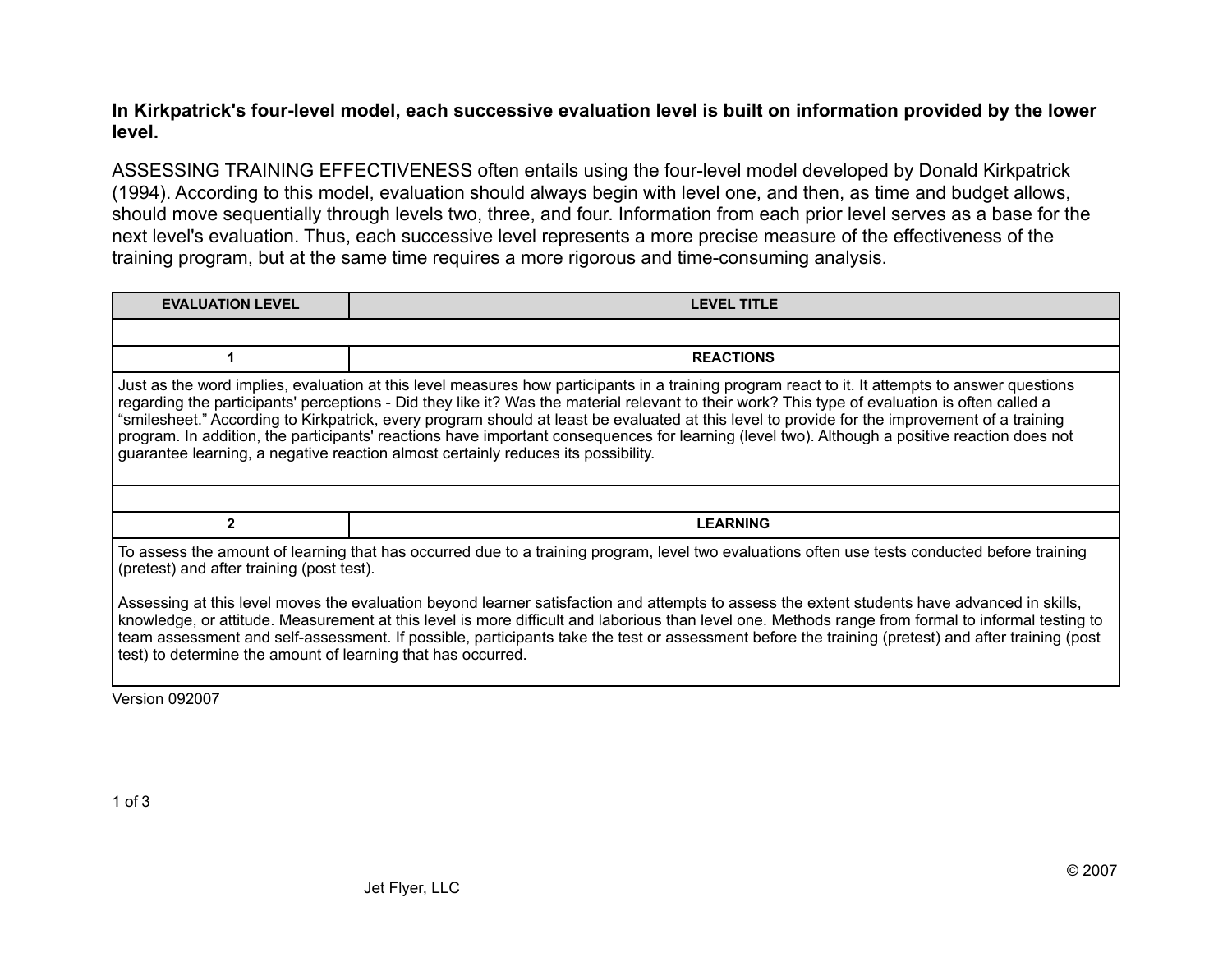| <b>EVALUATION LEVEL</b>                                                                                                                                                                                                                                                                                                                                                                                                                                                                                                                                                                                                                                                                                                                                                                                               | <b>LEVEL TITLE</b> |  |
|-----------------------------------------------------------------------------------------------------------------------------------------------------------------------------------------------------------------------------------------------------------------------------------------------------------------------------------------------------------------------------------------------------------------------------------------------------------------------------------------------------------------------------------------------------------------------------------------------------------------------------------------------------------------------------------------------------------------------------------------------------------------------------------------------------------------------|--------------------|--|
|                                                                                                                                                                                                                                                                                                                                                                                                                                                                                                                                                                                                                                                                                                                                                                                                                       |                    |  |
| 3                                                                                                                                                                                                                                                                                                                                                                                                                                                                                                                                                                                                                                                                                                                                                                                                                     | <b>TRANSFER</b>    |  |
| This level measures the transfer that has occurred in learners' behavior due to the training program. Evaluating at this level attempts to answer<br>the question - Are the newly acquired skills, knowledge, or attitude being used in the everyday environment of the learner? For many trainers this<br>level represents the truest assessment of a program's effectiveness. However, measuring at this level is difficult as it is often impossible to<br>predict when the change in behavior will occur, and thus requires important decisions in terms of when to evaluate, how often to evaluate, and<br>how to evaluate.                                                                                                                                                                                      |                    |  |
|                                                                                                                                                                                                                                                                                                                                                                                                                                                                                                                                                                                                                                                                                                                                                                                                                       |                    |  |
| 4                                                                                                                                                                                                                                                                                                                                                                                                                                                                                                                                                                                                                                                                                                                                                                                                                     | <b>RESULTS</b>     |  |
| Level four evaluation attempts to assess training in terms of business results. For example, Orst installations improved steadily after training for<br>Certified Orst Power Engineers (COPEs) occurred in April 2008.<br>Frequently thought of as the bottom line, this level measures the success of the program in terms that managers and executives can understand<br>-increased production, improved quality, decreased costs, reduced frequency of accidents, increased sales, and even higher profits or return on<br>investment (ROI). From a business and organizational perspective, this is the overall reason for a training program, yet level four results are not<br>typically addressed. Determining results in financial terms is difficult to measure, and is hard to link directly with training. |                    |  |

Version 092007

2 of 3